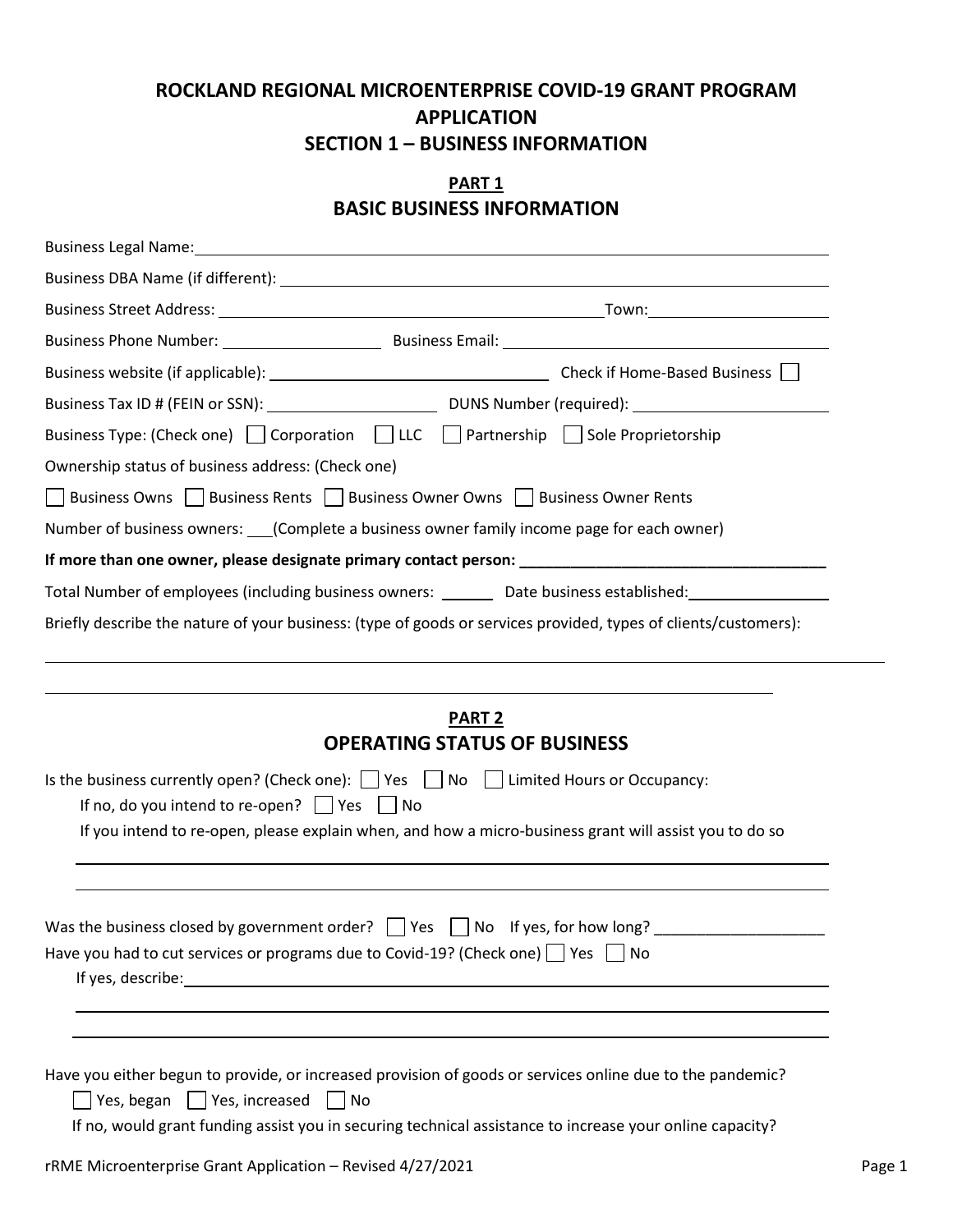Yes No

### **FINANCIAL IMPACT OF COVID-19 ON BUSINESS**

## **EMPLOYEES OF BUSINESS AS OF DATE OF APPLICATION**

(Include Owners)

| <b>Employee Name</b> | Last 4 digits of<br><b>Social Security #</b> | Job<br>Category<br>(use codes<br>below) | <b>Full Time</b><br>(FT)<br><b>Part Time</b><br>(PT) | Hourly<br>(H)<br>Salaried<br>(S) | <b>Average Gross</b><br>Wages/Month<br>(Use last 2<br>months) | <b>Employer</b><br><b>Health Plan?</b><br>(Y/N) |
|----------------------|----------------------------------------------|-----------------------------------------|------------------------------------------------------|----------------------------------|---------------------------------------------------------------|-------------------------------------------------|
|                      |                                              |                                         |                                                      |                                  |                                                               |                                                 |
|                      |                                              |                                         |                                                      |                                  |                                                               |                                                 |
|                      |                                              |                                         |                                                      |                                  |                                                               |                                                 |
|                      |                                              |                                         |                                                      |                                  |                                                               |                                                 |
|                      |                                              |                                         |                                                      |                                  |                                                               |                                                 |

**Job Category Codes**: A=Owner, M=Managers, P=Professionals, T=Technicians, S=Sales, O=Office/Clerical, C=Craft Workers (Skilled), K=Operatives (Semi-skilled), L=Laborers (Unskilled), W=Service Workers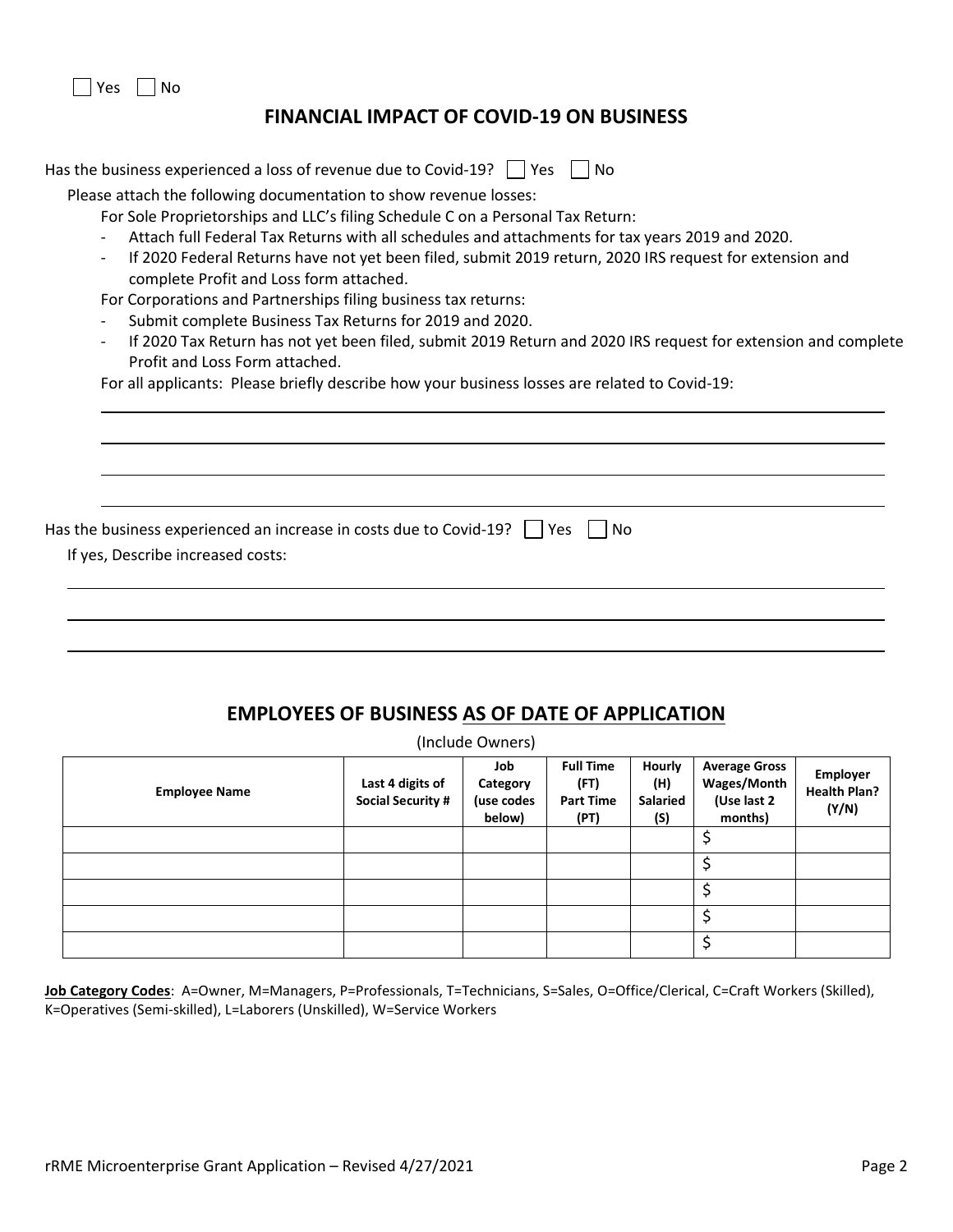#### **PART 3 EVIDENCE OF LICENSES, PERMITS AND GOOD STANDING**

Please list licenses, permits and/or professional certifications that are required for your business to be in good standing (this will vary depending upon the type of business) submit copies of all listed documents:

| Are your licenses and permits current and in good standing? $\Box$ Yes $\Box$ No                                                                              |
|---------------------------------------------------------------------------------------------------------------------------------------------------------------|
| Are you in good standing with the town in which your business operates and current with local fees and taxes (through<br>March 1, 2020)? $\Box$ Yes $\Box$ No |
| Are you involved in litigation with the State of Massachusetts or the Town in which you operate?<br>$\Box$ Yes $\Box$ No (if yes, describe)                   |

### **PART 4 AMOUNT AND USE OF GRANT FUNDS REQUESTED**

Microenterprise Grant funds can be used for working capital (rent/mortgage, payroll, insurance, utilities, technical assistance, etc. to stabilize the business) or for personal protection modifications or equipment due to Covid-19. Funds may be requested to reimburse for payments made by the business or to cover past due amounts and can go back to March 10, 2020. (Note that you will be asked to document these items and total grant may not exceed \$25,000 - see instructions)

#### **Describe how you plan to use requested funds:**

| Rent/Mortgage Monthly: $\quad \simeq$ $\qquad \qquad$ x # Months: ___ = Total: \$______________                 |                                                       |
|-----------------------------------------------------------------------------------------------------------------|-------------------------------------------------------|
| Utilities (Average Monthly): $\frac{2}{5}$ x # Months: ____ = Total: $\frac{2}{5}$                              |                                                       |
| Insurance (Monthly):                                                                                            | $\frac{1}{2}$ x # Months: ____ = Total: $\frac{1}{2}$ |
| Payroll (Monthly):                                                                                              | $\frac{1}{2}$ x # Months: ____ = Total: $\frac{1}{2}$ |
|                                                                                                                 |                                                       |
| Personal Protection Modifications or Equipment:                                                                 |                                                       |
| Modifications (plexiglass dividers, etc.) Describe: ____________________________                                |                                                       |
|                                                                                                                 | Amount: $\oint$                                       |
| Equipment (masks, gloves, cleaning supplies, hand sanitizer, etc.)                                              |                                                       |
| Other Costs: (Describe): Quantity of the Costs of Costs and Costs of Costs and Costs and Costs and Costs and Co | Amount: \$                                            |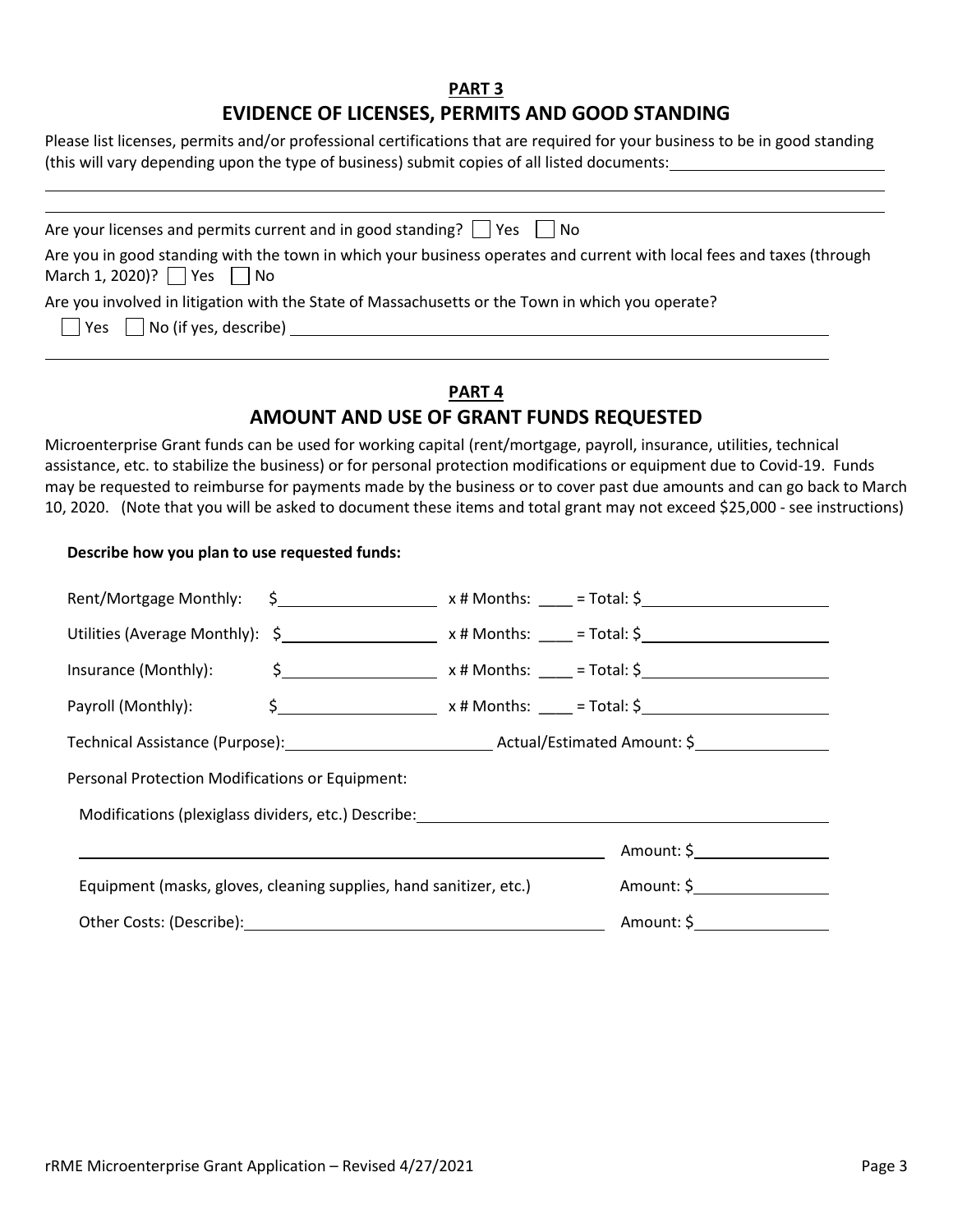#### **DUPLICATION OF BENEFITS – OTHER FUNDING RECEIVED**

Businesses receiving microenterprise grants must certify that the funds requested from the microenterprise grant will not duplicate any assistance provided from other sources (for example, if the PPP program provided funding for the months of March-May for to cover salaries, Microenterprise funds could be used to cover salaries for June-August). While it is acceptable to receive funding from other sources, you must demonstrate that the funds being sought through the microenterprise grant program do not duplicate funding received from other sources for the same purpose. Please describe funding previously received or being applied for from other sources below and identify specific uses. Enter \$0 in amount column for any source from which no funds were received or have been requested. Enter totals received below. Complete and sign the attached Duplication of Benefits Certification Form. If your application is approved, you will be required to sign a Duplication of Benefits Summary form confirming the amounts listed below.

| <b>SOURCE</b>                                                  | <b>AMOUNT</b> | <b>USED FOR</b> |
|----------------------------------------------------------------|---------------|-----------------|
| The Paycheck Protection Program (PPP)                          |               |                 |
| Insurance claims/proceeds                                      |               |                 |
| Federal Emergency Management Agency (FEMA)                     |               |                 |
| <b>Small Business Administration (SBA)</b>                     |               |                 |
| Other Federal, State, or Local sources                         |               |                 |
| Nonprofit, private, or charitable sources                      |               |                 |
| Unemployment (exclude Federal Pandemic<br>Assistance Payments) |               |                 |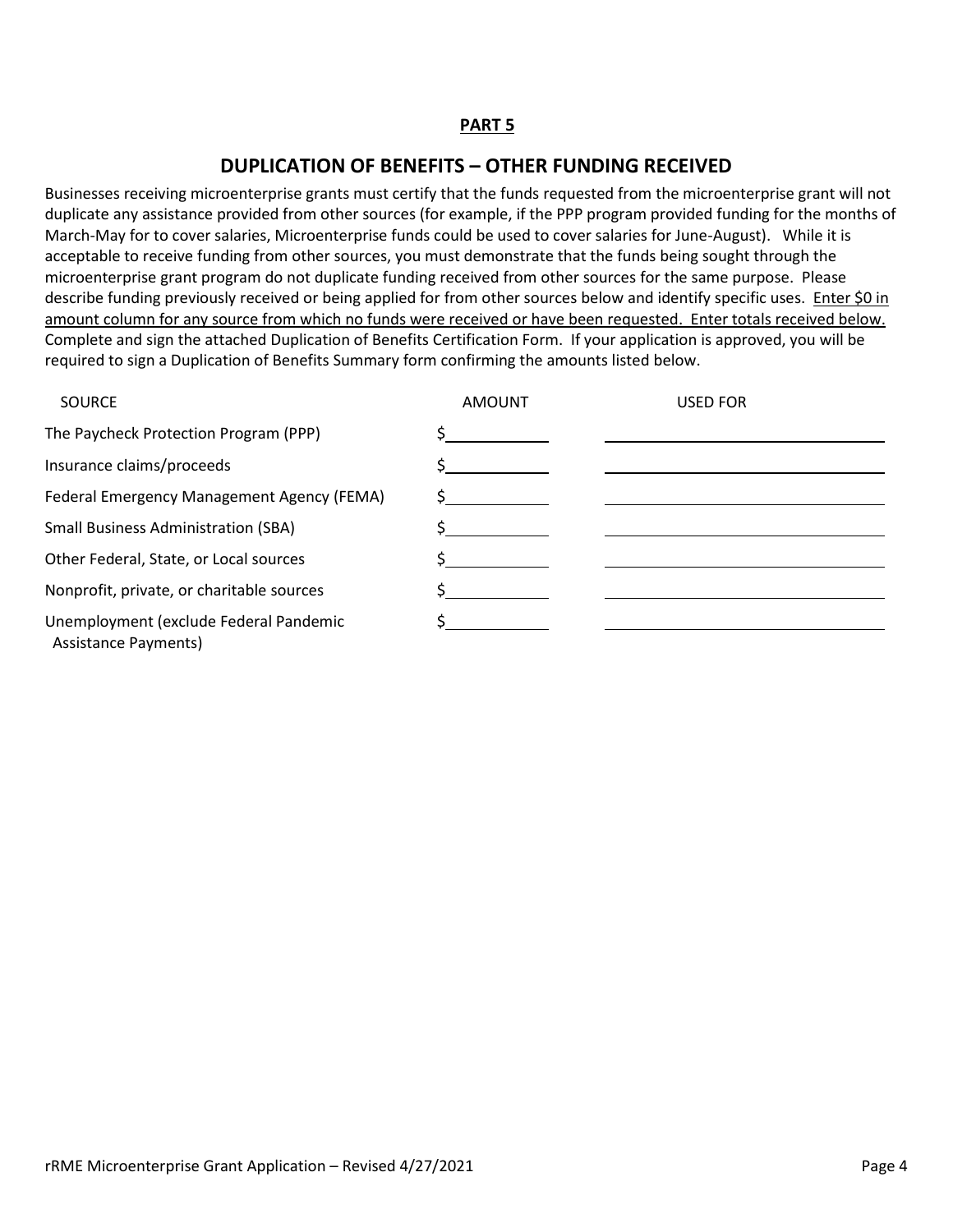## **Duplication of Benefits Certification Form**

I/We,

(Printed Name(s) and Title(s) of Business Owner(s)

Hereby certify that:

- A. The Community Development Block Grant-CV Funds, awarded to the city/town of Bellingham, MA for a Regional Microenterprise Grant Program including the towns of Bellingham, Foxborough, Franklin, Medfield, Walpole and Wrentham through the Coronavirus Aid, Relief and Economic Security Act (CARES Act) from which my/our business has applied for or received a grant, does not duplicate/replace any other funds, from the following sources:
	- 1. The Paycheck Protection Program
	- 2. Unemployment compensation benefits (excluding Federal Pandemic Unemployment Assistance)
	- 3. Insurance claims/proceeds
	- 4. Federal Emergency Management Agency (FEMA) funds
	- 5. Small Business Administration funds
	- 6. Other Federal, State, or local funding
	- 7. Other nonprofit, private sector, or charitable funding.
- B. Further, this executed certification serves to acknowledge that any subgrantee, subrecipient, individual or family, business, direct beneficiary, or other entity understands and agrees that the CDBG-CV funds must be repaid if it is determined that such assistance is determined to be duplicative.

| <b>Business Owner Signature</b>                                                                                                                   | Date |
|---------------------------------------------------------------------------------------------------------------------------------------------------|------|
| <b>Business Owner Signature</b><br>Printed Name: Name: Name and Separate School and Separate School and Separate School and Separate School and S | Date |
| <b>Business Owner Signature</b>                                                                                                                   | Date |
| (To be signed and dated by all business owners)                                                                                                   |      |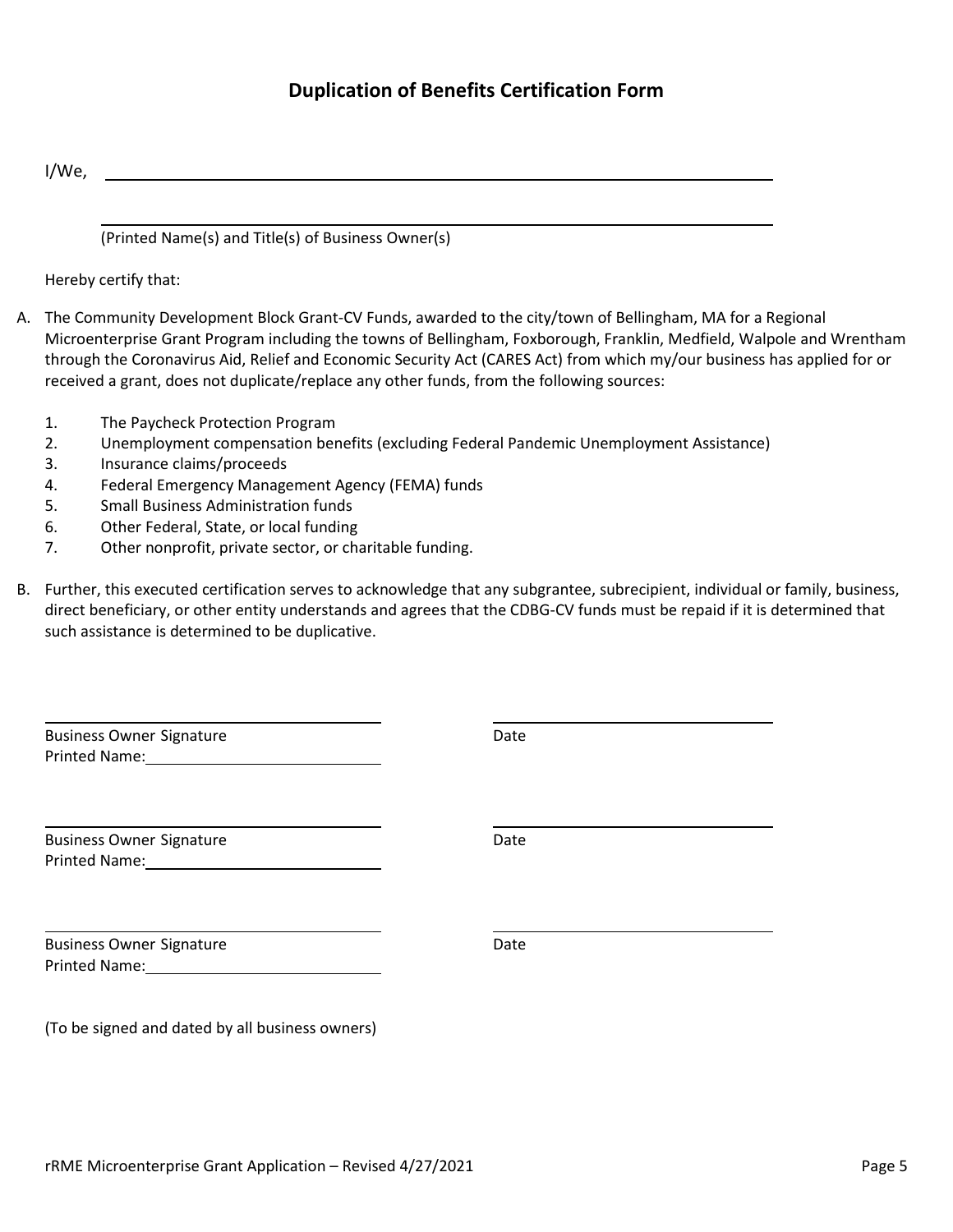# **BELLINGHAM REGIONAL MICROENTERPRISE COVID-19 GRANT PROGRAM APPLICATION**

### **SECTION 2 – BUSINESS OWNER INCOME INFORMATION – Page 1**

**(***This section must be completed for each Business Owner* **– Copy as needed)**

| Business Owner Name:                                                                                                                                                                                                          |                      |                         |  |
|-------------------------------------------------------------------------------------------------------------------------------------------------------------------------------------------------------------------------------|----------------------|-------------------------|--|
| Owner Address: The Company of the Company of the Company of the Company of the Company of the Company of the Company of the Company of the Company of the Company of the Company of the Company of the Company of the Company | City/Town:__________ | State: <u>Zip:</u> Zip: |  |
| <b>Owner Primary Phone:</b>                                                                                                                                                                                                   | Alternate Phone:     |                         |  |
| <b>Owner Email Address:</b>                                                                                                                                                                                                   |                      |                         |  |
| Family Size (count Owner and all family members living in owner's home, including children):                                                                                                                                  |                      |                         |  |

#### **BUSINESS OWNER'S FAMILY**

*Complete the following table. List all family members (include children). The number of lines should equal Family size above.*

| Name | Birthdate | SSN | Relationship to<br>Applicant | <b>Estimated Gross Income</b><br>from all Sources last 12<br>Months (a) | Race<br>(b) |
|------|-----------|-----|------------------------------|-------------------------------------------------------------------------|-------------|
|      |           |     | OWNER/APPLICANT              |                                                                         |             |
|      |           |     |                              |                                                                         |             |
|      |           |     |                              |                                                                         |             |
|      |           |     |                              |                                                                         |             |
|      |           |     |                              |                                                                         |             |
|      |           |     |                              |                                                                         |             |
|      |           |     |                              |                                                                         |             |
|      |           |     |                              |                                                                         |             |

| (a) Include gross (pre-tax) income from all sources, including but not limited to wages, self-employment income (including online        |
|------------------------------------------------------------------------------------------------------------------------------------------|
| businesses), social security, disability, pensions, alimony, child support, rental income, distributions from investment accounts, etc.) |

(b) Use the following codes: 1=White, 2=Black/African-American, 3=Asian, 4=American Indian/Alaskan Native, 5=Native Hawaiian or Pacific Islander, 6= American Indian/Alaskan Native & White, 7=Asian & White, 8= Black/African-American & White, 9= American Indian/Alaskan Native & Black/African-American, 10=Other

Does any member of the owner's immediate family (spouse, parents, children or siblings) work (whether full- or part-time) as an employee, or serve as an elected or appointed official (whether paid or unpaid) of the Towns of Bellingham, Foxborough, Franklin, Medfield, Walpole, or Wrentham?

 $\Box$  Yes  $\Box$  No If yes,

Family Member Name: The Contract of the Position Held: Position Held:

| Is any adult member of the family (18 years or older) a full-time student? $\Box$ Yes $\Box$ No |  |
|-------------------------------------------------------------------------------------------------|--|
| If yes, list name(s):                                                                           |  |

| Is this a female-headed household? $\Box$ Yes $\Box$ No |  |  |
|---------------------------------------------------------|--|--|
|---------------------------------------------------------|--|--|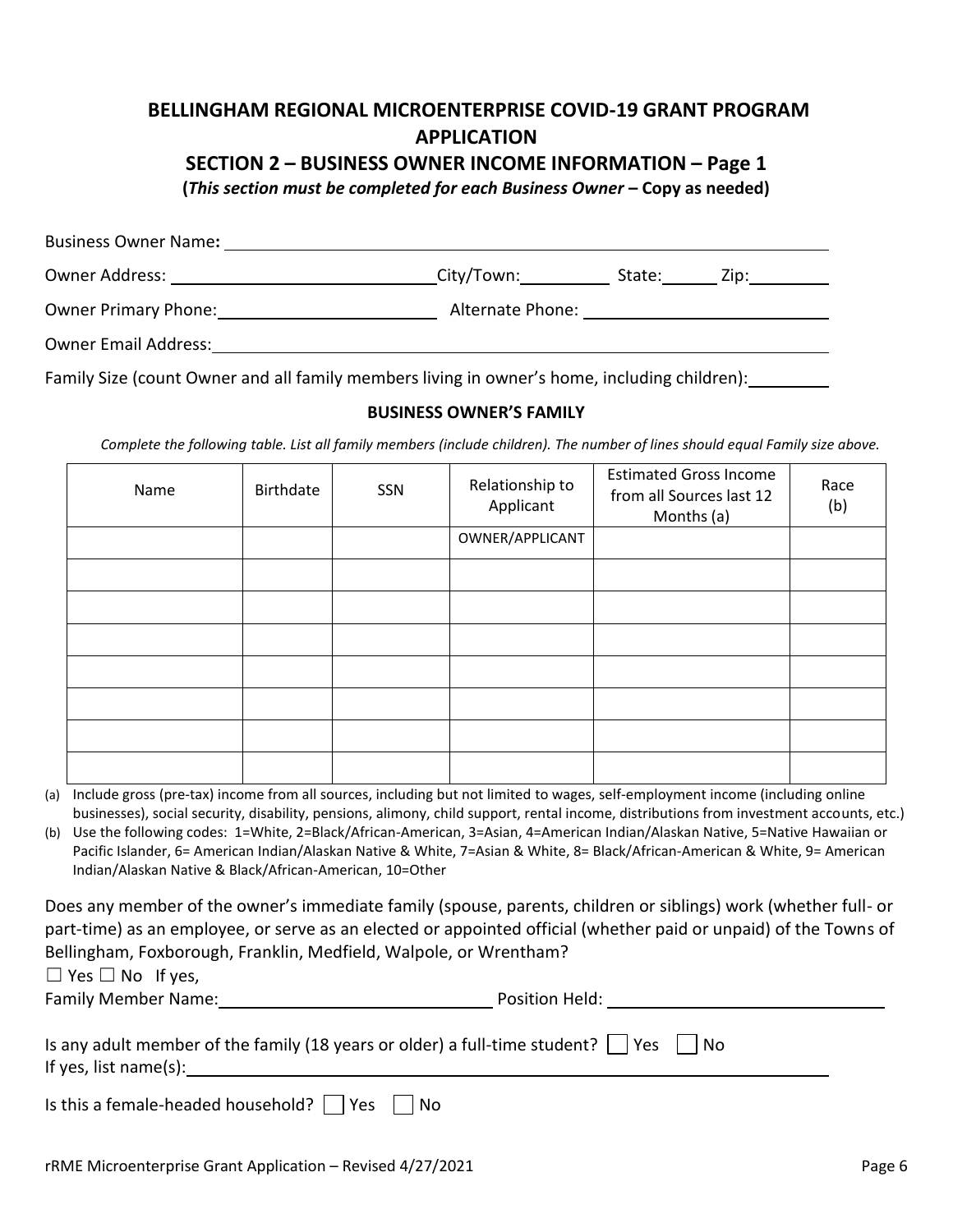Are any family members disabled?  $\Box$  Yes  $\Box$  No If yes, how many?

# **BELLINGHAM REGIONAL MICROENTERPRISE COVID-19 GRANT PROGRAM APPLICATION**

## **SECTION 2 – BUSINESS OWNER INCOME INFORMATION – Page 2 (This section must be completed for each Business Owner – Copy as needed)**

#### **Sources of Income by Family Member**

Please include all family members shown on family table on prior page

List the first names of family members at top of each column. Reading down the income types in the first column, place an "X" in the column for a family member who receives that type of income. This chart will assist us in knowing whether we have all the needed income documentation as we are reviewing applications.

|                                                | <b>FAMILY MEMBERS</b>                                                |  |  |  |  |  |  |  |
|------------------------------------------------|----------------------------------------------------------------------|--|--|--|--|--|--|--|
| <b>INCOME</b>                                  | (List first names of family members below at the top of each column) |  |  |  |  |  |  |  |
| <b>TYPE</b>                                    |                                                                      |  |  |  |  |  |  |  |
| <b>Wages</b>                                   |                                                                      |  |  |  |  |  |  |  |
| <b>Net Business</b><br>Income                  |                                                                      |  |  |  |  |  |  |  |
| Unemployment                                   |                                                                      |  |  |  |  |  |  |  |
| <b>Social Security</b><br>(or SSDI)            |                                                                      |  |  |  |  |  |  |  |
| <b>Pensions</b>                                |                                                                      |  |  |  |  |  |  |  |
| <b>Child Support</b>                           |                                                                      |  |  |  |  |  |  |  |
| Alimony                                        |                                                                      |  |  |  |  |  |  |  |
| <b>Veteran's Benefits)</b>                     |                                                                      |  |  |  |  |  |  |  |
| <b>Public Assistance</b>                       |                                                                      |  |  |  |  |  |  |  |
| IRAs, 401Ks,<br>Annuities,<br><b>Dividends</b> |                                                                      |  |  |  |  |  |  |  |
| <b>Rental Income</b>                           |                                                                      |  |  |  |  |  |  |  |
| <b>Interest Income</b>                         |                                                                      |  |  |  |  |  |  |  |
| Other Income #1<br>(Describe)                  |                                                                      |  |  |  |  |  |  |  |
| Other Income #1<br>(Describe)                  |                                                                      |  |  |  |  |  |  |  |
| Other Income #1<br>(Describe)                  |                                                                      |  |  |  |  |  |  |  |

I certify, under the pains and penalties of perjury, that the information provided regarding my family income is true and correct to the best of my knowledge. I understand that providing incorrect or incomplete information could result in my being denied assistance through the Bellingham Regional Microenterprise Grant Program.

Signed: Signed: Calculation of the Calculation of the Date: Date: Calculation of the Date: Calculation of the Date: Calculation of the Date: Calculation of the Date: Calculation of the Date: Calculation of the Date: Calcul

Business Owner

Print Name: